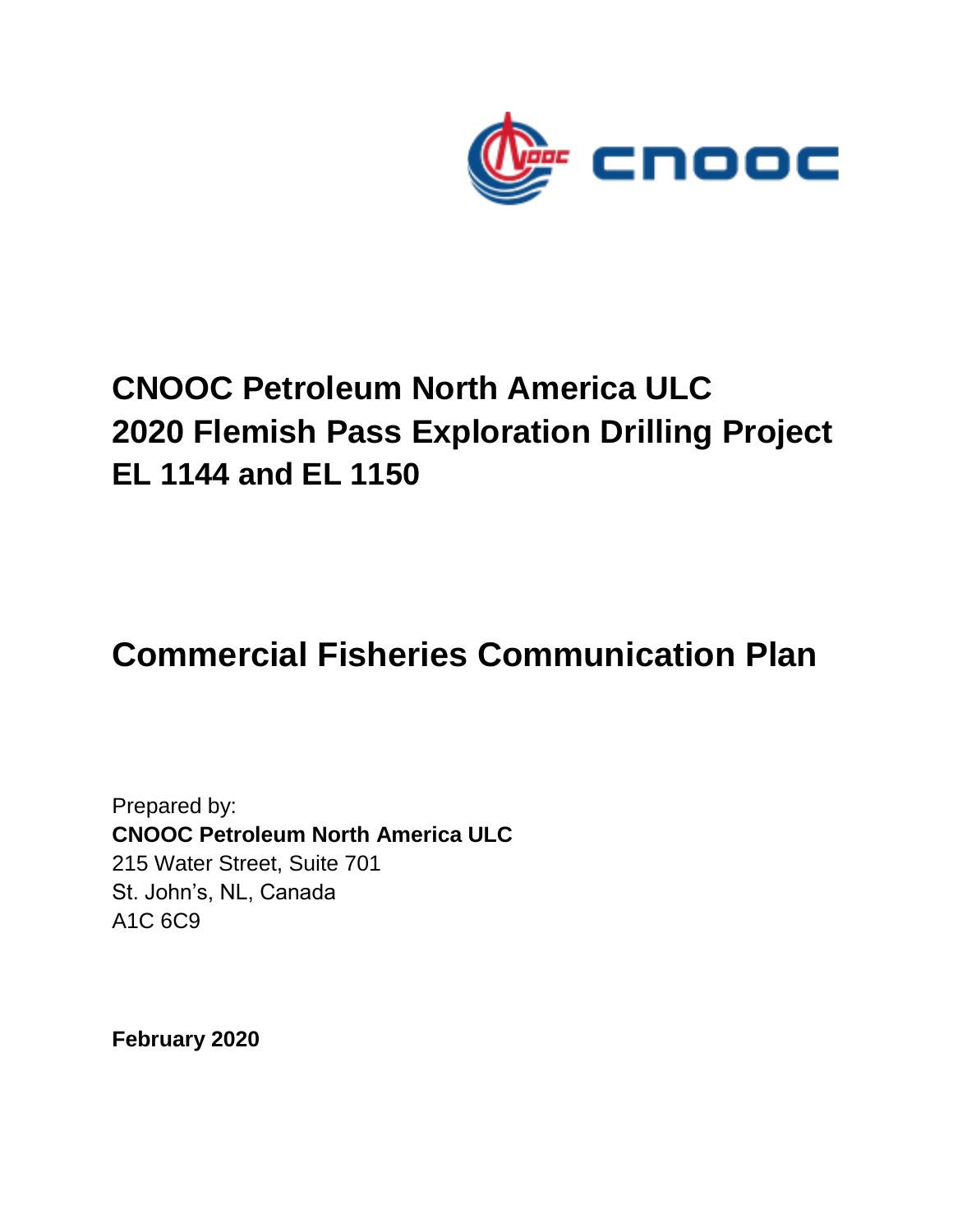

## **TABLE OF CONTENTS**

| 1.0                                                     |                                                                       |  |  |  |
|---------------------------------------------------------|-----------------------------------------------------------------------|--|--|--|
| 2.0                                                     |                                                                       |  |  |  |
| 3.0                                                     |                                                                       |  |  |  |
| 4.0                                                     |                                                                       |  |  |  |
| 5.0                                                     |                                                                       |  |  |  |
| 6.0                                                     |                                                                       |  |  |  |
| 6.1                                                     |                                                                       |  |  |  |
| 6.2                                                     |                                                                       |  |  |  |
| 7.0                                                     | UTILIZATION OF FISHERIES LIASION OFFICERS/FISHERIES  GUIDE VESSELS  9 |  |  |  |
| 8.0                                                     |                                                                       |  |  |  |
| APPENDIX A - FISHERIES STAKEHOLDER ENGAGEMENT RECORD 11 |                                                                       |  |  |  |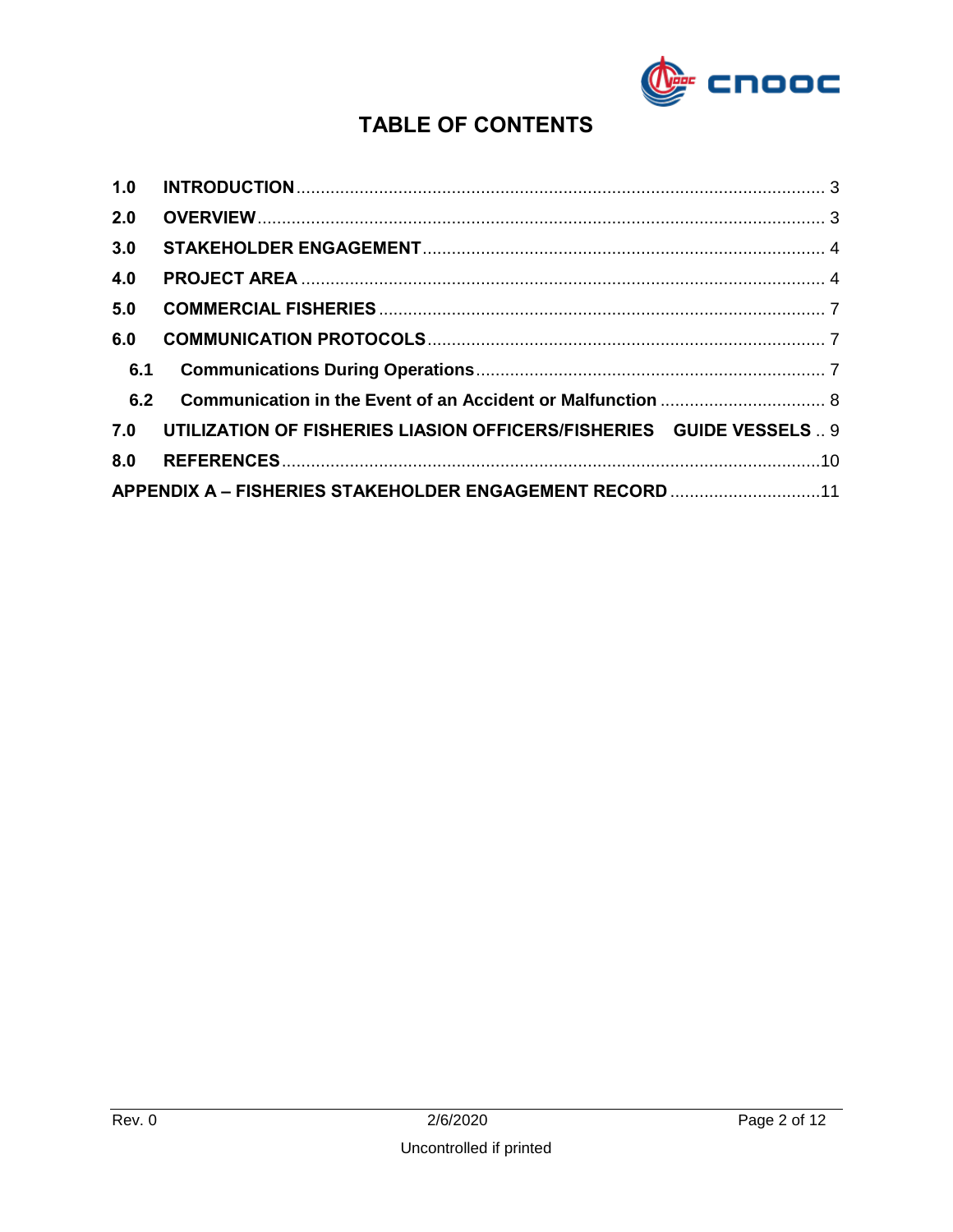

#### <span id="page-2-0"></span>**1.0 INTRODUCTION**

CNOOC Petroleum North America ULC (CNOOC) intends to undertake an offshore exploration drilling program at exploration licences (EL) 1144 and EL 1150, in the Flemish Pass region of the Canada-Newfoundland and Labrador (NL) Offshore Area. To support this effort, CNOOC has developed and will implement a Commercial Fisheries Communications Plan as committed to in the Flemish Pass Exploration Drilling Project Environmental Impact Statement (EIS) in addition to the conditions in the Decision Statement, Issued under Section 54 of the *Canadian Environmental Assessment Act, 2012* in December 2019.

### <span id="page-2-1"></span>**2.0 OVERVIEW**

As per condition 5.1 of the Decision Statement referenced above, CNOOC is required to demonstrate operational readiness (including in the unlikely event of an accident or malfunction), by developing and implementing a fisheries communication plan in consultation with commercial fishers prior to and during operations. This Plan outlines communication protocols and processes leading up to and during the operational phase of the exploration drilling program and how communication would take place in the unlikely event of an accidental event or malfunction.

As part of this Plan CNOOC will meet the following conditions:

**Condition 5.1** - The Proponent shall develop and implement a Fisheries Communication Plan in consultation with the Board, Indigenous groups and commercial fishers. The Proponent shall develop the Fisheries Communication Plan prior to drilling and implement it for the duration of the drilling program. The Proponent shall include in the Fisheries Communications Plan:

**Condition 5.1.1** - procedures to notify Indigenous groups and commercial fishers of planned drilling activity, a minimum of two weeks prior to the start of drilling of each well;

**Condition 5.1.2** - procedures to determine the requirement for a Fisheries Liaison Officer and/or fisheries guide vessel during drilling installation movement and geophysical programs;

**Condition 5.1.3** - procedures to notify Indigenous groups and commercial fishers in the event of a spill or unplanned release of oil or any other substance, and communicate the results of the monitoring and any associated potential health risks referred to in condition 6.10;

**Condition 5.1.4** - procedures to engage in two-way communication with Indigenous groups and commercial fishers in the event of a spill requiring a tier 2 or tier spill 3 response over the duration of the spill response; and

**Condition 5.1.5** - the type of information that will be communicated to Indigenous groups and commercial fishers, and the timing of distribution of this information, that will include but not be limited to:

**Condition 5.1.5.1** - a description of planned Designated Project activities;

**Condition 5.1.5.2** - location(s) of safety exclusion zones;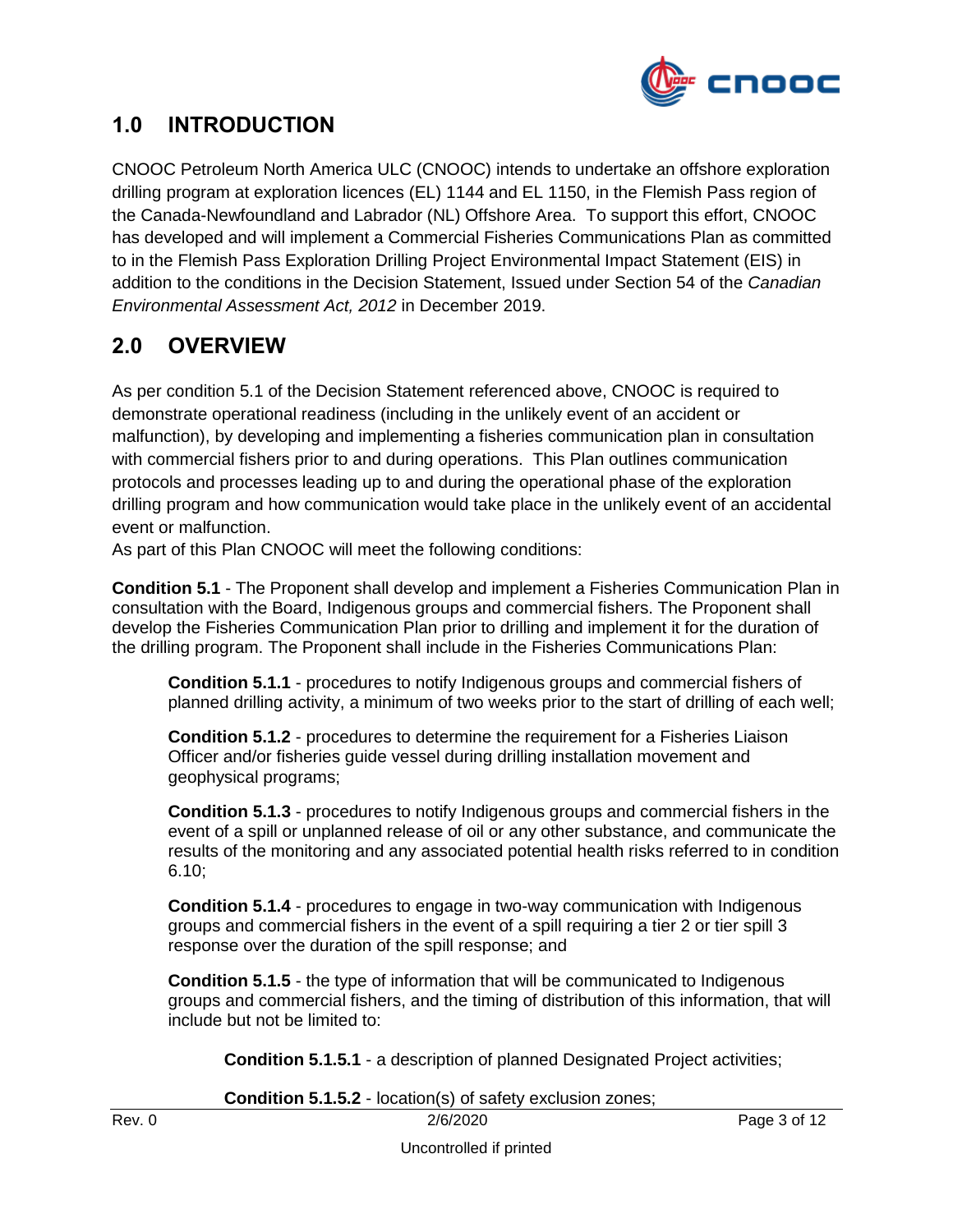

**Condition 5.1.5.3** - anticipated vessel traffic schedule;

**Condition 5.1.5.4** - anticipated vessel routes; and

**Condition 5.1.5.5** - locations of suspended or abandoned wellheads.

**Condition 5.2** - The Proponent shall develop and implement a well and wellhead abandonment plan and submit it to the Board for acceptance at least 30 days prior to abandonment of each well. If the Proponent proposes to abandon a wellhead on the seafloor in a manner that may interfere with Indigenous or commercial fisheries, the Proponent shall develop the wellhead abandonment strategy in consultation with commercial fishers and potentially affected Indigenous groups with fishing licences that overlap with the Designated Project Area, identified in consultation with Fisheries and Oceans Canada.

**Condition Condition 5.3** - The Proponent shall provide the details of its operation, including the safety exclusion zones during drilling and testing, and the location information of abandoned wellheads if left on the seafloor, to the Marine Communications and Traffic Services for broadcasting and publishing in the Notices to Shipping, to the North Atlantic Fisheries Organization Secretariat, and to the Canadian Hydrographic Services for future nautical charts and planning.

**Condition 5.4** - The Proponent shall report annually to the Board on known incidents of lost or damaged fishing gear attributed to the Designated Project.

#### <span id="page-3-0"></span>**3.0 STAKEHOLDER ENGAGEMENT**

Stakeholder engagement is a key component of CNOOC's approach to the planning and implementation of its oil and gas exploration programs and other business activities. CNOOC has and will continue to engage with key stakeholders, including commercial fisher representatives, that have an interest in offshore oil and gas operations.

CNOOC recognizes the importance of the commercial fishing industry in this region and will continue to ensure stakeholders are informed of project related activities in a timely manner.

Engagement activities undertaken between CNOOC and Fisheries Stakeholders is outlined in Appendix A and will be updated as further engagement activities occur.

#### <span id="page-3-1"></span>**4.0 PROJECT AREA**

The Project Area (Figure 1) is defined as the overall geographic area within which all Projectrelated exploration activities will take place. It covers an offshore area of approximately 10,634 km2, with its western edge being over 400 km east of the Island of Newfoundland. The Project Area fully incorporates ELs 1144 and 1150, with current plans being to drill up to 10 wells on the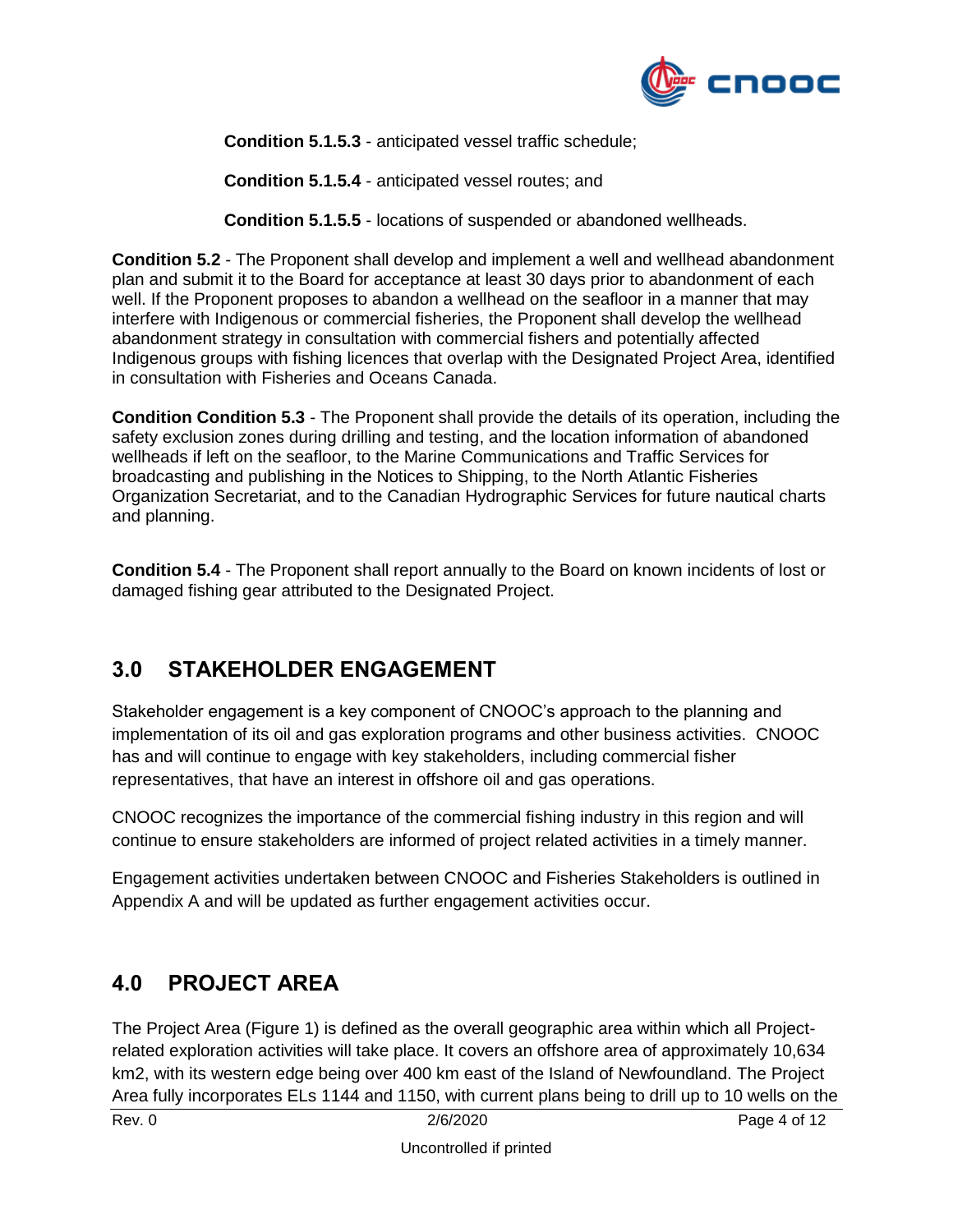

two ELs. Specific wellsite numbers, types and locations will be determined as Project planning activities continue.

The Project Area includes a 20 km buffer area surrounding the two licences to (conservatively) accommodate the location and extent of ancillary activities that may be carried out in support of such drilling activities. These may include, for example, any Project components or activities that are required to extend beyond the immediate boundaries of the ELs themselves, such as the required temporary presence and movement of the mobile offshore drilling unit (MODU) or supply vessels and aircraft during initial mobilization and set up, any eventual movements during drilling ,and the eventual demobilization from the drill site, as well as any required nondrilling activities that could conceivably extend to outside the boundaries of the EL. Supply vessels will make two to three return transits per week from St. John's to the MODU throughout the program, and there will be a dedicated stand-by vessel in the field during the drilling campaign. All drilling operations carried out as part of the scope of this Project will, however, be conducted within the defined boundaries of the ELs.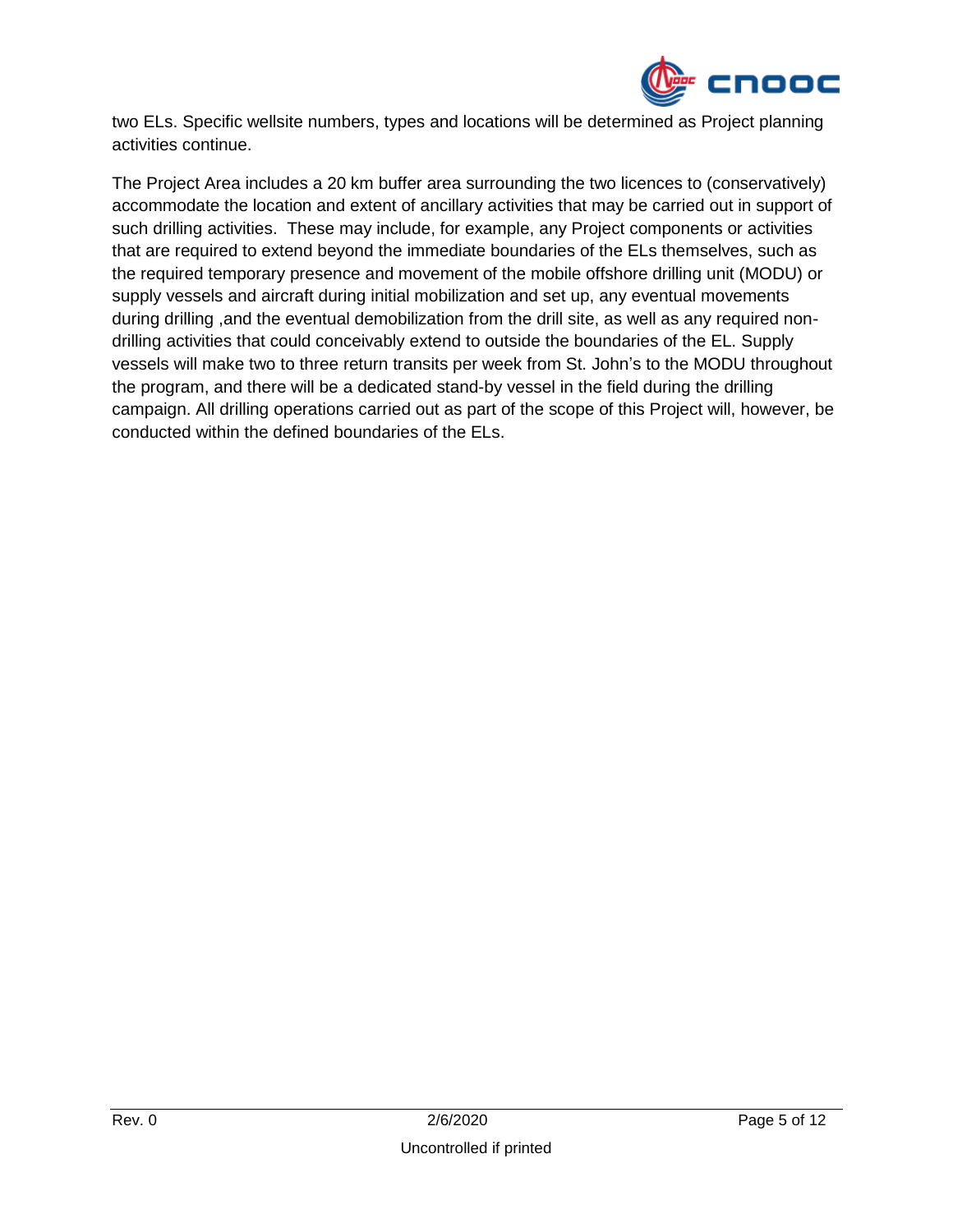



**Figure 1** – CNOOC Project Area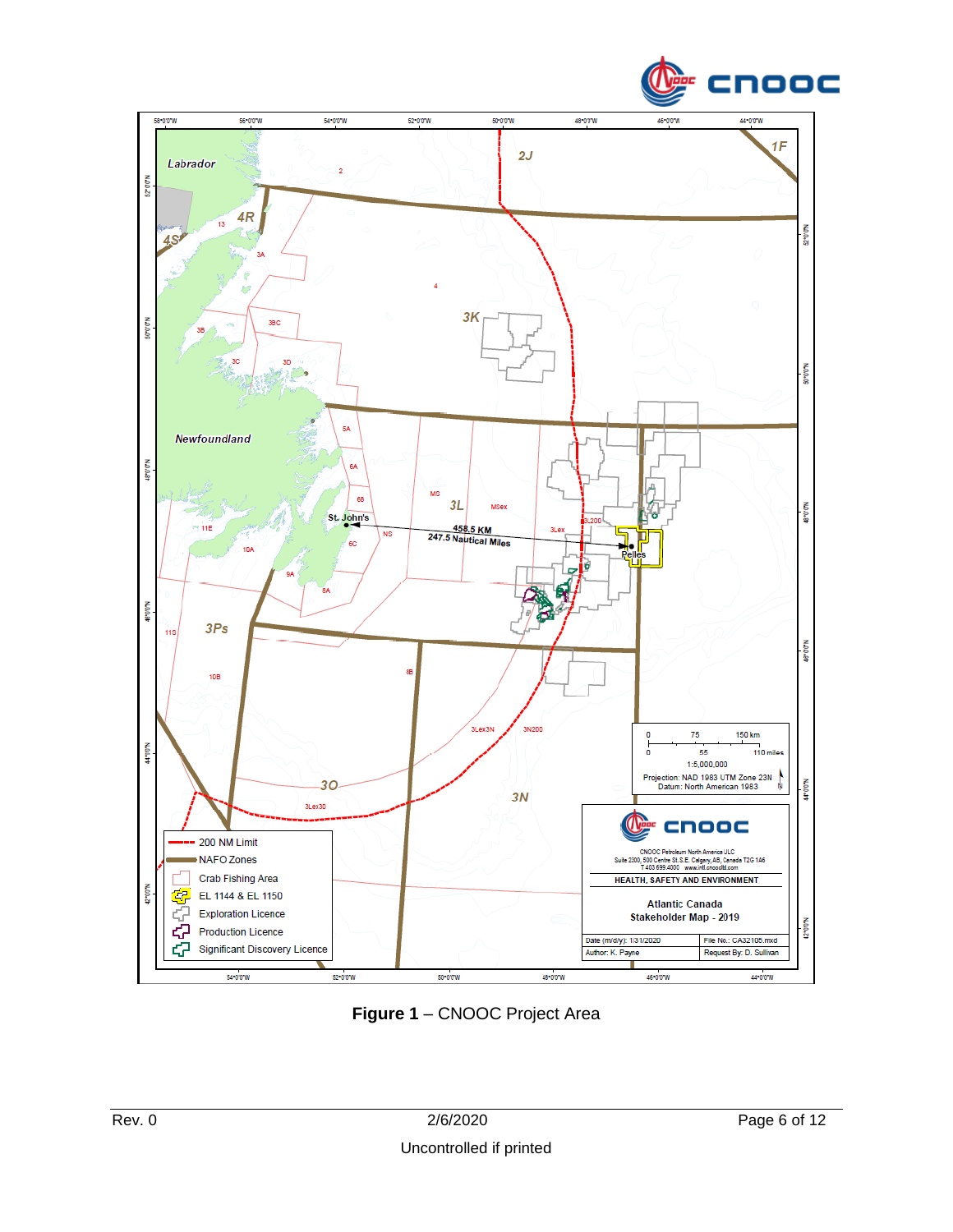

#### <span id="page-6-0"></span>**5.0 COMMERCIAL FISHERIES**

CNOOC has and will continue to engage with commercial fishing industry stakeholders to keep them updated of planned activities in the NL Offshore Area and to build upon an already established working relationship. To that end, CNOOC engages with the following fishing industry stakeholders:

- Fish Food and Allied Workers-Unifor (FFAW-Unifor)
- Ocean Choice International (OCI)
- Association of Seafood Producers (ASP) and
- Atlantic Groundfish Council (AGC)

CNOOC also engages with One Ocean, the liaison organization established by and for the fishing and petroleum industries of Newfoundland and Labrador. Its objective is to assist the fishing and petroleum industries in understanding each sector's operational activities. An important element of this objective is the timing and location of offshore operations as fishing and petroleum activities may overlap. Effective communication and joint planning will ensure both sectors are aware of proposed activities and provide the opportunity to identify and address specific industry concerns and develop mutually beneficial safe practices and protocols.

Members of One Ocean Board and working groups include representatives from the above listed fishing industry stakeholders and offshore oil and gas operators.

Commercial fisheries in this region are diverse, with the Project Area overlapping two NAFO Divisions (3L and 3M) and two Unit Areas within these Divisions (3Li and 3Ma, with fishing activities that involve two jurisdictions and management regimes (Canada and NAFO), and diverse species, gear types and other characteristics at various times of the year. The Project Area does overlap with small portions of three NAFO Fishery Sponge, Coral and Seapen Closure Areas. Only one of these NAFO Closure Areas overlaps with a portion of EL 1150.

#### <span id="page-6-1"></span>**6.0 COMMUNICATION PROTOCOLS**

CNOOC will utilize the following communication protocols with commercial fishers during operations and in the unlikely event of an accident or malfunction.

#### <span id="page-6-2"></span>**6.1 Communications During Operations**

CNOOC will, as a minimum, provide commercial fisher representatives with an update on operational activities (as outlined blow) via email two weeks prior to commencement of operations. Each commercial fisher representative will be responsible for any further dissemination of the information within their respective organizations. CNOOC will continue to provide monthly operational update that contains the following information:

- MODU mobilization
- MODU location (coordinates) / map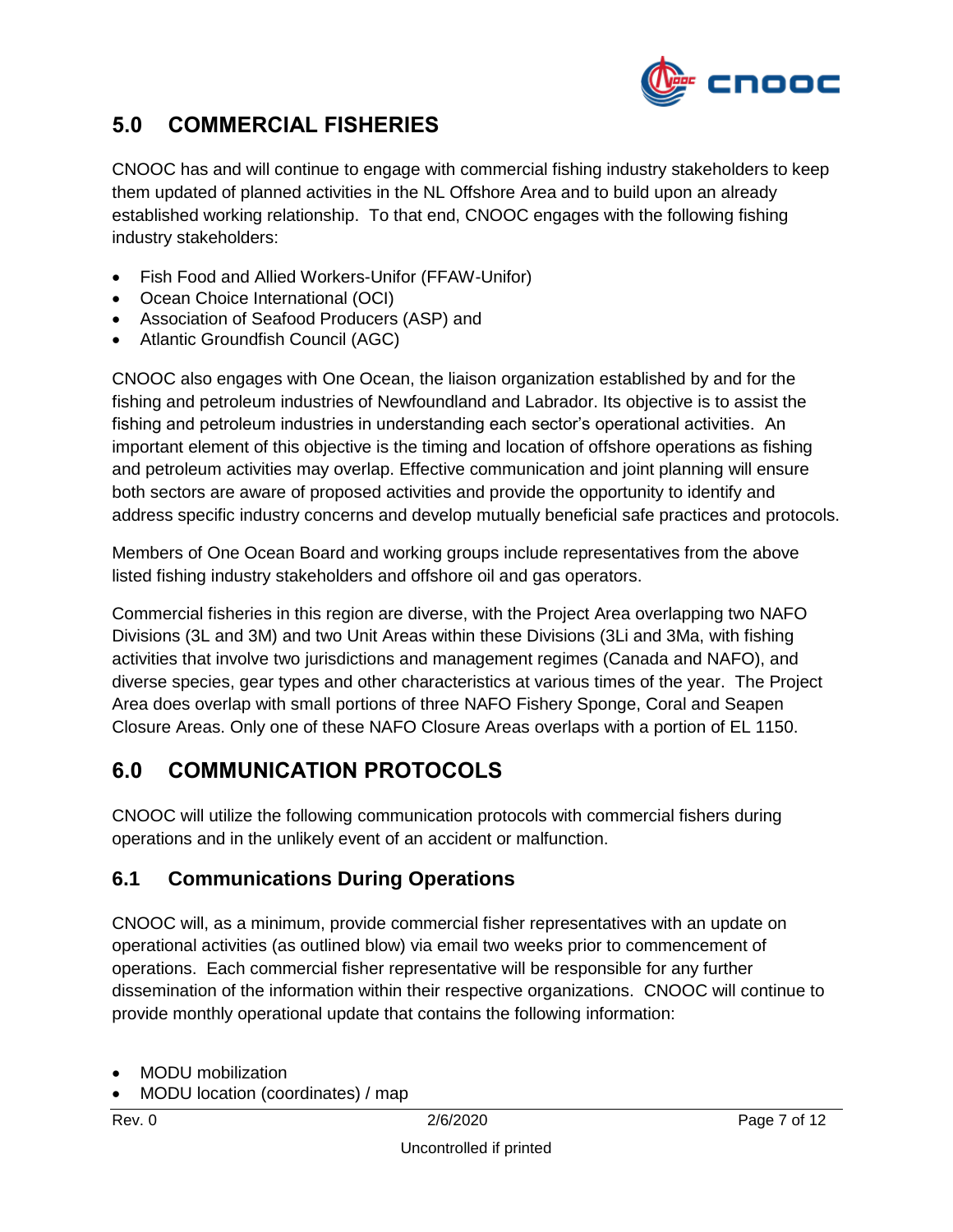

- MODU Safety zone description, location and purpose
- Support vessels identification, call signs, routes and schedules
- Anticipated vessel traffic schedule
- Schedule of activities (e.g. Blowout Preventer installation, Vertical Seismic Profiling)
- Abandonment of well including locations of suspended or abandoned wellheads
- MODU demobilization/movement
- Links to documents and reports: (e.g. C-NLOPB website, Company websites)
- Company contact

Operational details will also be provided to Marine Communications and Traffic Services IMCTS) for broadcasting and publishing in the National Navigational Warning (NAVWARN). The Department of Fisheries and Oceans will also be notified prior to project commencement to avoid any potential conflict with any research surveys being completed in the drilling areas.

#### <span id="page-7-0"></span>**6.2 Communication in the Event of an Accident or Malfunction**

In the unlikely event of an accident or malfunction that may result in adverse environmental effects, CNOOC will activate emergency response protocols that include the following:

- Within 48 hours of the incident or spill, notify commercial fisher representatives by telephone; and
- Following initial notification to commercial fisher representatives, CNOOC provide, via email, an incident update twice a week during the initial phases of the incident, and then as operations and other activities resume, updates will be sent as new information becomes available

The information to be included in the incident update (when available) will include the following:

- Situational overview
- Map of area
- Location of event
- Timing of event
- Actions currently underway
- Any known restrictions or health, safety or environment considerations
- Potential impacts to fisheries
- Results of monitoring programs
- Next scheduled update
- Contact information for Company

In addition, One Ocean members have developed the One Ocean Oil Spill Communication Protocol to have an agreed process in place to notify the fishing industry, through One Ocean, of significant petroleum, hydrocarbon spill event directly. Direct communication will enable senior fishing industry representatives to inform their organizations that direct and ongoing communication has been made with the Operator and ensure factual information is disseminated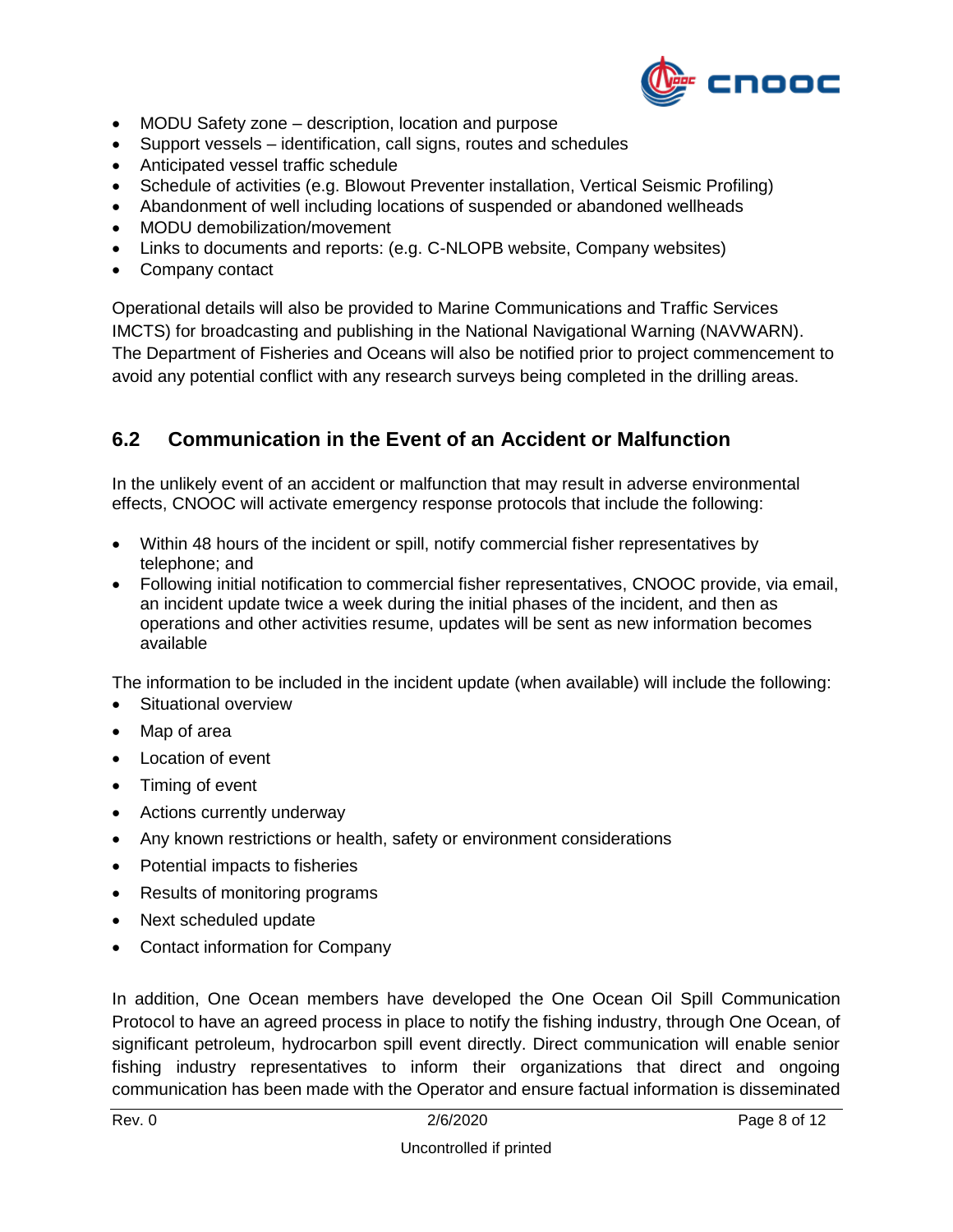

within their organizations. CNOOC will follow the One Ocean protocol in the event of an oil spill incident that triggers the activation of the CNOOC's onshore emergency response center.

CNOOC will report annually to the Board on known incidents of lost or damaged fishing gear attributed to project activities.

#### <span id="page-8-0"></span>**7.0 UTILIZATION OF FISHERIES LIASION OFFICERS/FISHERIES GUIDE VESSELS**

CNOOC will follow the One Ocean Risk Management Matrix Guideline for the Utilization of Fisheries Liaison Observers (FLO) and Fisheries Guide Vessels (FGV) for the fishing and petroleum industries as outlined in Figure 2 below. The use of a FLO and/or FGV will be determined in consultation with the FFAW well in advance of activities that may require their use. The matrix can also be accessed through the following link: <http://www.oneocean.ca/pdf/Matrix.pdf>



- 
- that is directly attributable to an operation.

One Ocean was established in 2002 as the inter-industry liaison organization for the fishing and petroleum industries in Newfoundland and Labrador. Its mandate is to facilitate cooperation, communication and information ex collaboration with industry, regulators and One Ocean. Contact One Ocean at 709 778 0511.

For more information on regulations please reference the Canada-Newfoundland and Labrador Offshore Petroleum Board (C-NLOPB) Geophysical, Geological Environmental<br>and Geotechnical Program Guidelines 2008: http://www.cnlopb

#### **Figure 2** – One Ocean Risk Management Matrix Guidelines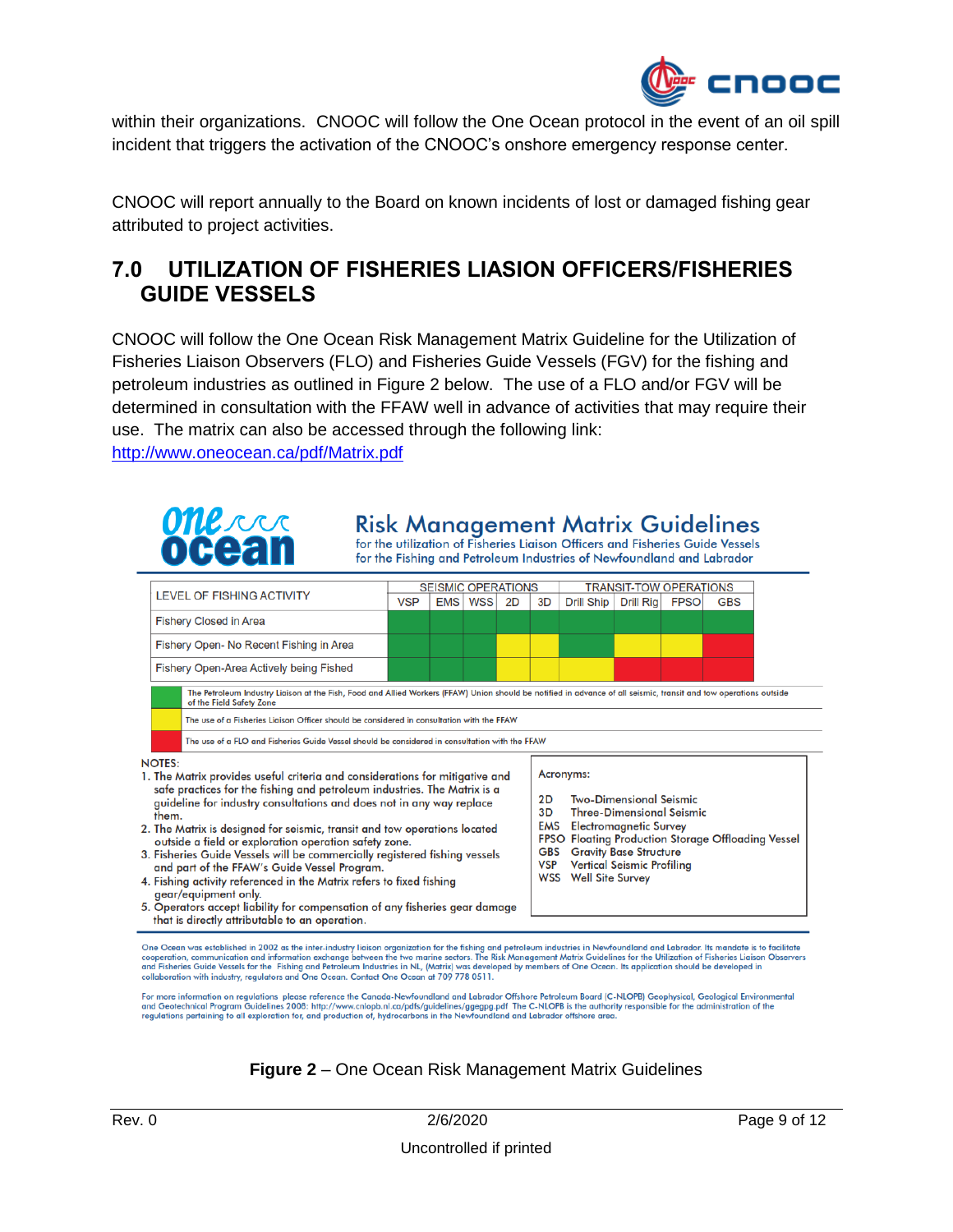

#### <span id="page-9-0"></span>**8.0 REFERENCES**

CNOOC (2018) *-* CNOOC Petroleum North America ULC's (formerly known as Nexen Energy ULC) Flemish Pass Exploration Drilling Project 2018-2028 Environmental Impact Statement.

Environment and Climate Change Canada (2019) - Decision Statement Issued under Section 54 of the *Canadian Environmental Assessment Act, 2012* for the CNOOC International Flemish Pass Exploration Drilling Project.

One Ocean (2010) - One Ocean Risk Management Matrix Guidelines. Available online at <http://www.oneocean.ca/pdf/Matrix.pdf>

One Ocean (2019) - One Ocean Oil Spill Communication Protocol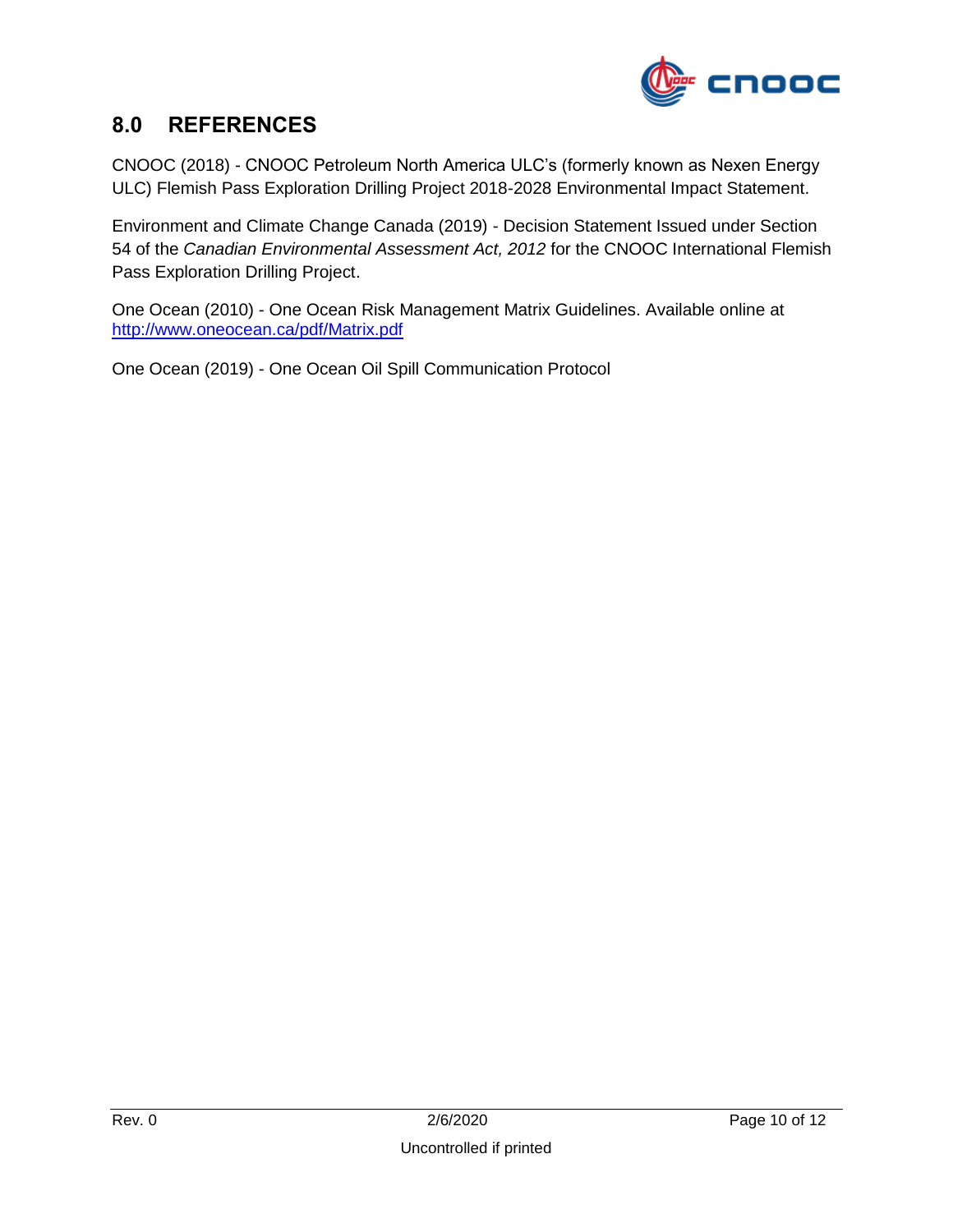

### <span id="page-10-0"></span>**APPENDIX A – FISHERIES STAKEHOLDER ENGAGEMENT RECORD**

Engagement activities undertaken between CNOOC and Fisheries Stakeholders are outlined below and will be updated as further engagement activities occur.

| <b>DATE</b>      | <b>STAKEHOLDER</b><br><b>GROUP(S)</b>            | <b>ENGAGEMENT ACTIVITY</b>                                                                |
|------------------|--------------------------------------------------|-------------------------------------------------------------------------------------------|
| January 27, 2020 | <b>FFAW</b>                                      | Met with the FFAW to provide an update to planned<br>CNOOC operational activity in 2020   |
| January 29, 2020 | One Ocean, OCI,<br>AGC and ASP                   | Provided an update to planned CNOOC operational<br>activity in 2020 via email.            |
| February 3, 2020 | <b>FFAW</b>                                      | Updated map with the addition of crab management<br>zones provided via email.             |
| February 6, 2020 | C-NLOPB, FFAW,<br>One Ocean, OCI,<br>AGC and ASP | Provided draft copy of Commercial Fisheries<br>Communication Plan for review and comment. |